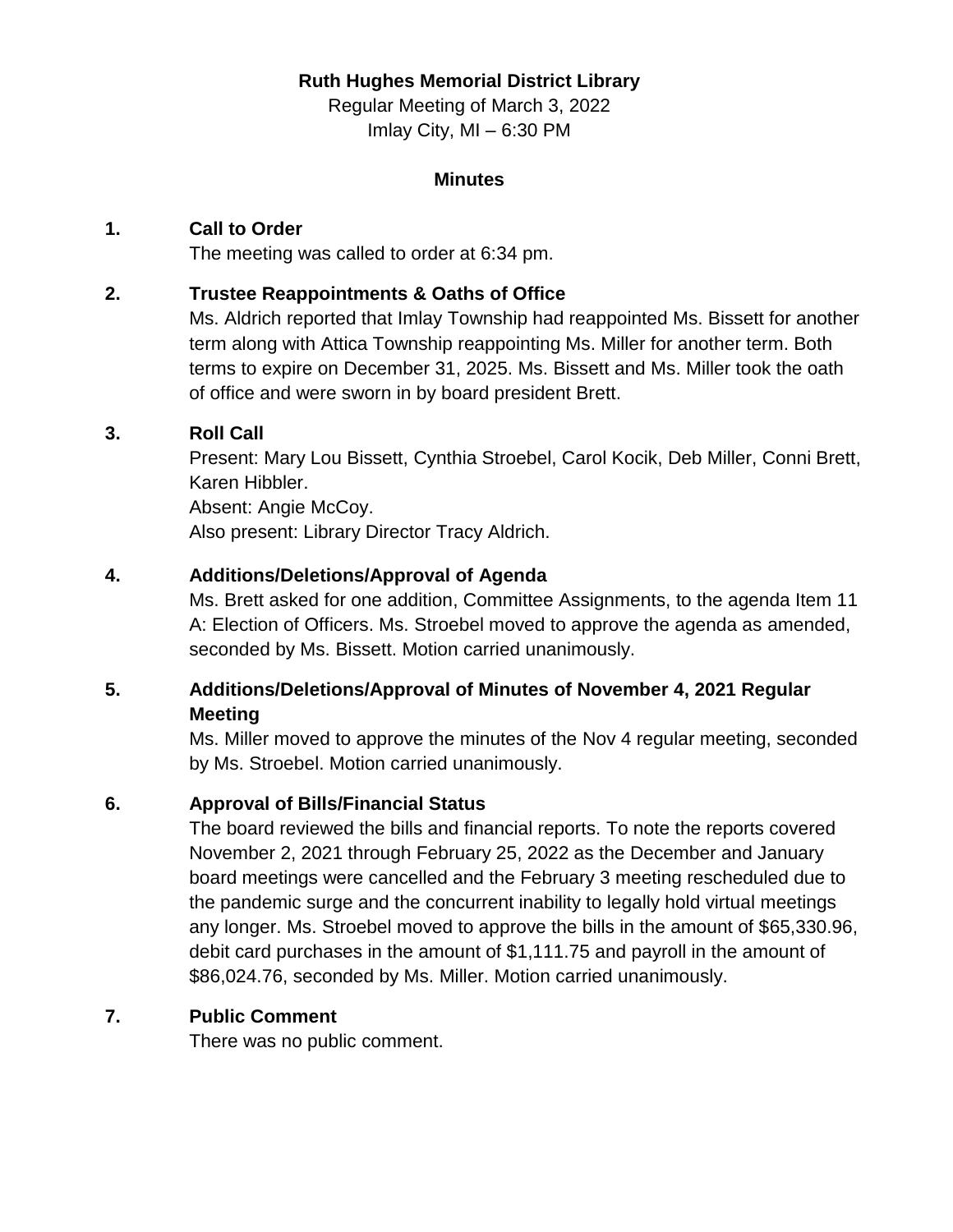# **8. Library Director's Report**

The board received the monthly director's report. To note the report covered November 2021 through early February 2022.

### **9. Committee Reports**

There were no committee reports.

### **10. Old Business**

## **A: FY 2021 Year-End Budget Revisions**

Ms. Aldrich explained the one revision to Insurance for FY 2021. This accounts for a slightly higher than expected cost for property, liability, and workers' comp insurance. Ms. Miller moved to amend the 2021 Budget to add \$200.00 to the Insurance line, seconded by Ms. Stroebel. A roll call vote was taken: 6 yeas, 0 nays, 1 absent, motion carried.

| Yeas   | 6 | Kocik, Brett, Miller, Hibbler, Bissett, Stroebel |
|--------|---|--------------------------------------------------|
| Nays   |   |                                                  |
| Absent |   | <b>McCoy</b>                                     |

### **B: FY 2021 Annual Payment in Lieu of Health Insurance**

Ms. Aldrich noted it was time to decide on the annual payments made to full time staff who did not take their health benefits. Ms. Stroebel moved to approve the annual \$500 payment in lieu of health benefits to staff member Diane Willick, seconded by Ms. Kocik. A roll call vote was taken: 6 yeas, 0 nays, 1 absent, motion carried.

| Yeas        | 6 | Bissett, Stroebel, Kocik, Brett, Miller, Hibbler |
|-------------|---|--------------------------------------------------|
| <b>Navs</b> |   |                                                  |
| Absent      |   | <b>McCoy</b>                                     |

# **C: Novel Coronavirus COVID-10 and the Library: Updates & Sick Leave Policy Revision**

Ms. Aldrich presented an update on the COVID-19 statistics in Lapeer County. The library is currently following the CDC recommended changes to the mask guidelines. All social distancing signage has been removed, the lab is now fully opened, the toys are now out at Attica and will be so in the next week or two at Imlay City. On March 1<sup>st</sup> both branches returned to their full hours. Curbside assistance is still available.

The board then reviewed the revised Sick Leave Policy, which Ms. Aldrich said needed to be updated due to the changed CDC guidance on the length of quarantine periods. Ms. Hibbler suggested removing the number of days required and instead inserting language saying the Sick Leave Policy would follow current CDC guidelines regarding length of quarantine. Ms. Hibbler moved to approve the sick leave policy as amended, seconded by Ms. Bissett. A roll call vote was taken: 5 yeas, 1 nays, 1 absent, motion carried.